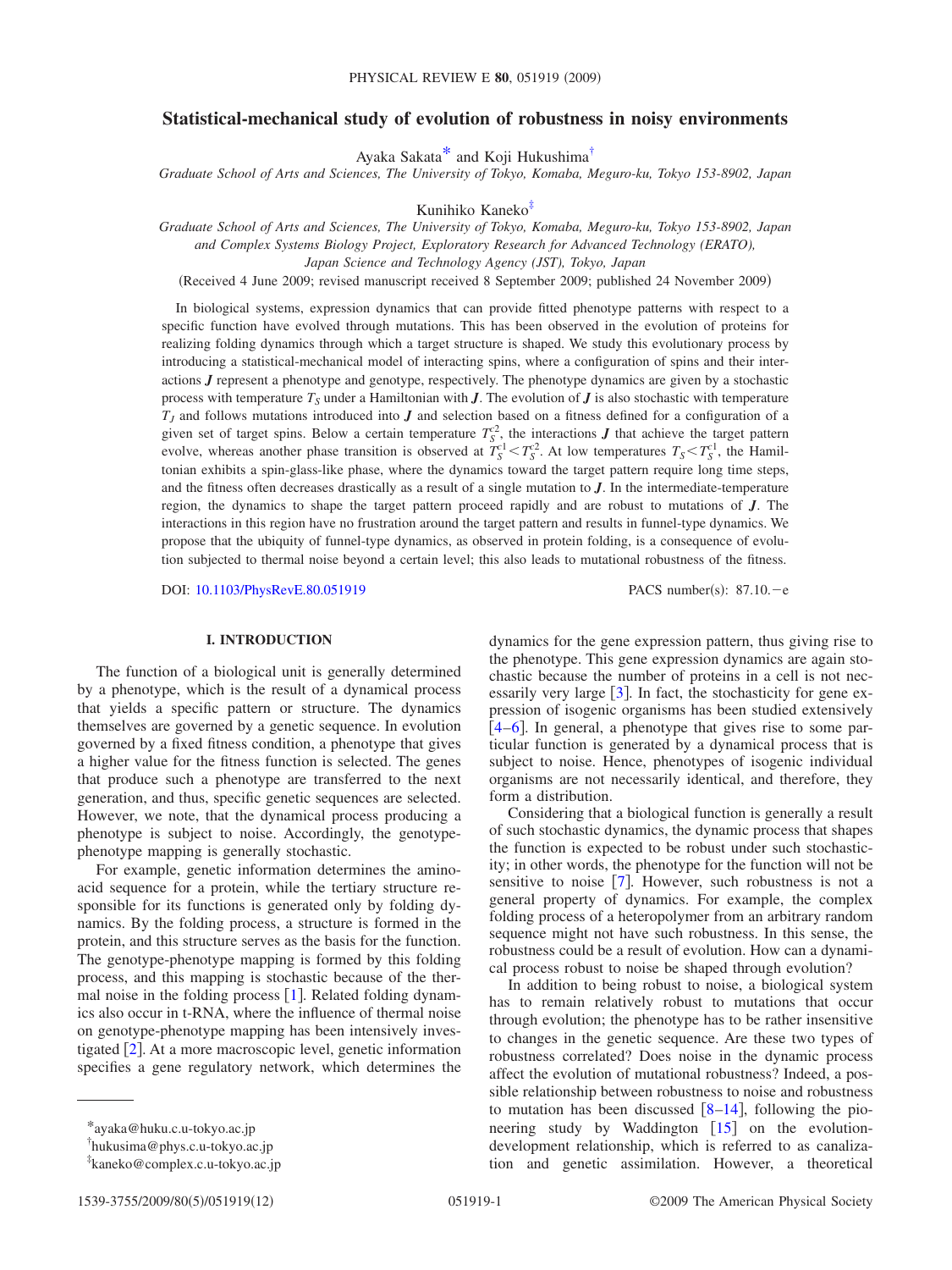understanding of the evolution of robustness is still insufficient.

Consider a dynamic process for shaping a target phenotype. To have robustness to noise in such dynamics, it is ideal to adopt dynamics in which the target phenotype is reached smoothly and globally from a variety of initial configurations and is maintained thereafter. In fact, the existence of such global attraction in the protein folding process was proposed as a consistency principle by Go  $[16]$  $[16]$  $[16]$  and as "funnel" landscape by Onuchic *et al.* [[17](#page-11-10)[,18](#page-11-11)], while similar global attraction dynamics have been discovered recently in gene regulatory networks  $\lceil 19 \rceil$  $\lceil 19 \rceil$  $\lceil 19 \rceil$  and developmental dynamics  $\lceil 20 \rceil$  $\lceil 20 \rceil$  $\lceil 20 \rceil$ . In spite of the ubiquity of such funnel-like structures for phenotype dynamics, little is understood about how these structures are shaped by the evolutionary process  $[1]$  $[1]$  $[1]$ . We also address this question here and show that it is indeed closely related to the topic of robustness to noise.

In general, it is possible to utilize a complicated model that agrees well with biological reality in order to answer the above-mentioned questions, and this will become necessary in the future. However, at the present level of understanding, in order to understand the concepts in the evolution of robustness, we choose to investigate a rather abstract model that can be made tractable in terms of statistical physics, that is, a system consisting of *N* Ising spins interacting globally. Each spin can take be either up or down, and each configuration of spins corresponds to a phenotype. The fitness is given by a function of the configuration of some target spins, and this fitness yields a biological function. An equilibrium spin configuration is reached by a certain Hamiltonian that is determined by the interaction between spins. This interaction is given by genes and can change by mutation. By selection according to the fitness function, a Hamiltonian that results in a higher fitness is selected. Indeed, this type of model has been adopted by Saito *et al.* [[1](#page-11-0)], who utilized it in the study of the evolution of protein folding dynamics, where the spin configuration corresponds to that of residues in a peptide chain, and the folding dynamics are given by decreasing the energy in accordance with the Hamiltonian.

Even though the spin model is abstract, it can account for the basic structures required to study the evolution of genotype and phenotype, i.e., gene→developmental dynamics subject to noise $\rightarrow$ phenotype $\rightarrow$ fitness. In comparison with the gene transcription network model utilized in the study of the evolution of robustness  $[8,9,12,13]$  $[8,9,12,13]$  $[8,9,12,13]$  $[8,9,12,13]$  $[8,9,12,13]$  $[8,9,12,13]$ , the present spin model is computationally efficient in that Monte Carlo simulations and the methods developed in statistical mechanics of spin systems can be applied to answer the above-mentioned general questions on evolution. In fact, we will analyze the evolution of robustness with respect to such a statisticalmechanical framework and define a funnel landscape in terms of frustration, as developed in spin-glass theory  $[21,22]$  $[21,22]$  $[21,22]$  $[21,22]$ .

A shorter version of our results has already been published as a letter  $[23]$  $[23]$  $[23]$ , in which we propose a scenario, based on our numerical simulations, that the ubiquity of funneltype dynamics observed in biological systems is a consequence of evolutional process under noise beyond a certain level. In this paper, we further study the spin model in particular on the dependence of the result on the number of the total spins *N* and the target spins responsible for the fitness with extensive numerical simulations. The results suggest that there exists an optimal ratio of the target to the total spins to achieve evolution of robustness over a wide range of temperature. In other words, some degree of redundant spins that do not contribute to the fitness is necessary. We have also carried out statistical-mechanical calculations of the fitness landscape, to provide an interpretation of the relation between the funnel dynamics and robustness to mutations found in our numerical simulation. These findings will stimulate further studies on the understanding on the evolution of robustness from statistical-physics viewpoints.

This paper is organized as follows. In Sec. [II,](#page-1-0) we explain the model setup that captures the essential features of the evolution. In Sec. [III,](#page-2-0) the numerical results for the model are presented. First, we present the dependence of energy and fitness on the temperature and selection process. Then, we show that the evolved Hamiltonians are characterized by the frustration in terms of the statistical physics of spin systems. We classify three phases on the basis of the robustness of the fitness to noise and mutation, and we show that a robust system is realized at an intermediate temperature. The system-size dependence of these results is also discussed. The origin of the robustness is studied in Sec. [IV](#page-7-0) by analytically estimating the fitness landscape by using statistical mechanics. Finally, in Sec. [V,](#page-10-0) the conclusions and prospects for further development are described.

## **II. MODEL SETUP**

<span id="page-1-0"></span>We introduce a statistical-mechanical spin model in which the phenotype and genotype are represented by configurations of spin variables  $S_i$  and an interaction matrix  $J_{ii}$ , respectively, with  $i, j = 1, ..., N$ . The spins  $S_i$  and  $J_{ij}$  can take one of only two values  $\pm 1$ , and the interaction matrix is assumed to be symmetric, i.e.,  $J_{ii} = J_{ii}$ . A set of configurations is denoted by *S* for the phenotype and by *J* for the genotype. The dynamics of the phenotype are given by a flip-flop update of each spin with an energy function, which is defined by the Hamiltonian for a given set of genotypes,

$$
H(\mathbf{S}|\mathbf{J}) = -\frac{1}{\sqrt{N}} \sum_{i < j} J_{ij} S_i S_j. \tag{1}
$$

<span id="page-1-1"></span>We adopt the Glauber dynamics as an update rule, where the *N* spins are in contact with their own heat bath at temperature *TS*. The Glauber dynamics, satisfying the detailed balance conditions, yields an equilibrium distribution for a given *J*,

$$
P(S|J,T_S) = \frac{e^{-\beta_S H(S|J)}}{Z_S(T_S)},
$$
\n(2)

where  $Z_S(T_S) = Tr_S e^{-\beta_S H(S|J)}$  and  $\beta_S = T_S^{-1}$ . After a relaxation process, the phenotype *S* follows from the equilibrium distribution, and it is not determined uniquely from the genotype *J*; rather, it is distributed, except at zero temperature. The phenotype fluctuation is computed from the Glauber dynamics, and the resulting equilibrium probability distribution. Thus, the degree of fluctuation is characterized by the temperature  $T<sub>S</sub>$ .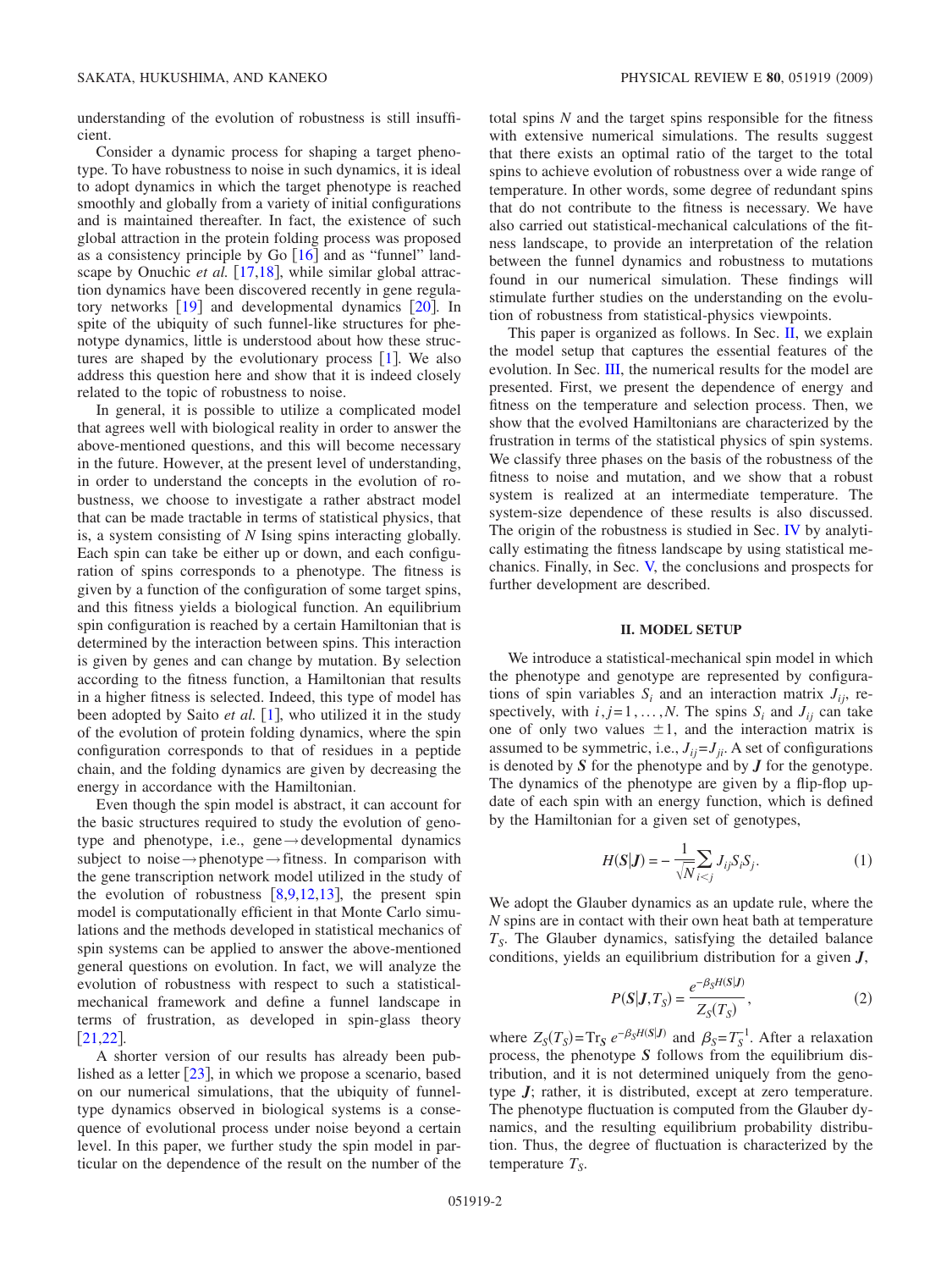Next, we introduce evolutionary dynamics for the genotype *J*. The genotype is transmitted to the next generation with some variation, while genotypes that produce a phenotype with higher fitness are selected. The time scale for genotypic change is generally much larger than that of the phenotypic dynamics. We assume that the two time scales for the phenotypic expression dynamics and the genotypic evolutionary dynamics are separated, so that the variables *S* are well equilibrated within the unit time scale of the slow variable *J*. Then, the fitness should be expressed by a function of the phenotype *S* that is averaged with respect to the distribution. Here, we define the fitness as

$$
\Psi(\mathbf{J}|T_{S}) = \left\langle \prod_{i < j \in \mathbf{I}} \delta(S_{i} - S_{j}) \right\rangle \equiv \langle \psi \rangle, \tag{3}
$$

where  $\langle \cdots \rangle$  denotes the expectation value with respect to the equilibrium probability distribution. The set *t* denotes a subset of *S* with size *t*; the members of *t* are termed as target spins. We refer to configurations such that all target spins are aligned in parallel as target configurations, which are assumed to give a requested appropriate function. By a gauge transformation on the target spin and the corresponding elements of *J*, a choice of any other form of spin alignment for the fitness function, instead of the "ferromagnetic" configuration, yields the same result  $[21]$  $[21]$  $[21]$ . The fitness can be interpreted as the average frequency of finding the target configurations in equilibrium for a given *J*. It should be noted that in our model, only the target spins contribute explicitly to the fitness and the remaining spins have no direct influence on the fitness and the selection of genes. Hence, the spin configuration for a given fitness has redundancy.

The genotype dynamics are a result of mutations and selection, i.e., changes according to the fitness function following random flip-flops of genes. Hence, for a genetic dynamics, we once again adopt the Glauber dynamics by using the fitness instead of the Hamiltonian in the phenotype dynamics, where the genotype  $J$  is in contact with a heat bath whose temperature  $T<sub>J</sub>$  is different from  $T<sub>S</sub>$ . In specific, the dynamics for the genotype are given by a stochastic Markov process with the following stationary distribution,

$$
P(J|T_{S},T_{J}) = \frac{e^{\beta_{J} \Psi(J|T_{S})}}{Z_{J}(T_{S},T_{J})},
$$
\n(4)

where  $Z_J(T_S, T_J) = \text{Tr}_J e^{\beta_J \Psi(J|T_S)}$  and  $\beta_J = T_J^{-1}$ . According to the dynamics, genotypes are selected rather uniformly at high values of the temperature  $T<sub>J</sub>$ , irrespective of the fitness, whereas at low values of  $T<sub>J</sub>$ , the genotypes with higher fitness values are preferentially selected. In this sense, the temperature  $T_J$  represents the selection pressure among mutated genotypes.

Note that the Glauber dynamics for the genotype *J* is applied over a much longer time scale than the dynamics for the phenotype *S*; the genotype *J* changes only during the reproduction of each individual, while the spin dynamics proceed within a developmental time scale to shape the phenotype. Hence, we update  $J_{ij}$  after the spins are updated a sufficient number of times for attaining the equilibrium configurations. In actual simulations, a candidate  $J'$  for the next

<span id="page-2-1"></span>

FIG. 1. (Color online) A schematic representation of our model. The plane represents the genotype space, where the circles correspond to each configuration of *J*. Their fitness is determined through the phenotypic expression dynamics, which are given by Glauber-type dynamics. The landscape in which the height of each point corresponds to the fitness value is called a fitness landscape. At each generation of genotype evolutional dynamics, genotypes providing higher fitness values are selected under the selection pressure  $T<sub>I</sub>$ .

generation is set by some flips of a randomly chosen  $J_{ii}$  from the current  $J$ , while the transition probability from  $J$  to  $J'$  is given by Metropolis rules,  $min(1, exp{\{\beta_{j}[\Psi(\bm{J}) - \Psi(\bm{J}')]\}}).$ Figure [1](#page-2-1) shows a schematic explanation of our model.

Our model provides two landscapes: the free energy landscape of spins and the fitness landscape of *J*s. The free energy landscape is determined by a configuration of *J* and the phenotypic expression dynamics correspond to the relaxation process on the landscape. The fitness of  $J$ ,  $\Psi(J)$ , is given by the phenotypic expression dynamics on the free energy landscape of spins. We call the landscape of fitness the fitness landscape. The evolutional dynamics of *J* correspond to a random walk to the top of the fitness landscape; the random walk is generated by noise whose intensity is given by  $T<sub>J</sub>$ .

A statistical-mechanical spin model similar to ours has been studied for protein evolution  $[1]$  $[1]$  $[1]$ , where a genetic algorithm is used for genetic dynamics. Our model, which is based on two equilibrium distributions, enables us to conduct this study by using a Markov-chain type simulation, for which a population-based simulation developed by a genetic algorithm is also available. Further, analytical tools developed in statistical mechanics are helpful for gaining a better understanding of the model.

#### **III. RESULTS**

#### **A. Fitness and energy**

<span id="page-2-0"></span>We have carried out MC simulations of the model discussed above and studied the dependence of the fitness and energy on  $T<sub>S</sub>$  and  $T<sub>J</sub>$ . They are given by

$$
\Psi(T_S, T_J) = [\Psi(\mathbf{J}|T_S)]_J, \quad E(T_S, T_J) = [\langle H(S|\mathbf{J}) \rangle]_J, \quad (5)
$$

<span id="page-2-2"></span>respectively, where  $[\cdots]_J$  denotes the average with respect to the equilibrium probability distribution,  $P(J, T_S, T_J)$ . MC sampling with temperature  $T<sub>S</sub>$  under the Hamiltonian *H* and the stochastic selection process governed by the fitness are carried out alternately. In our simulations of the spin dynam-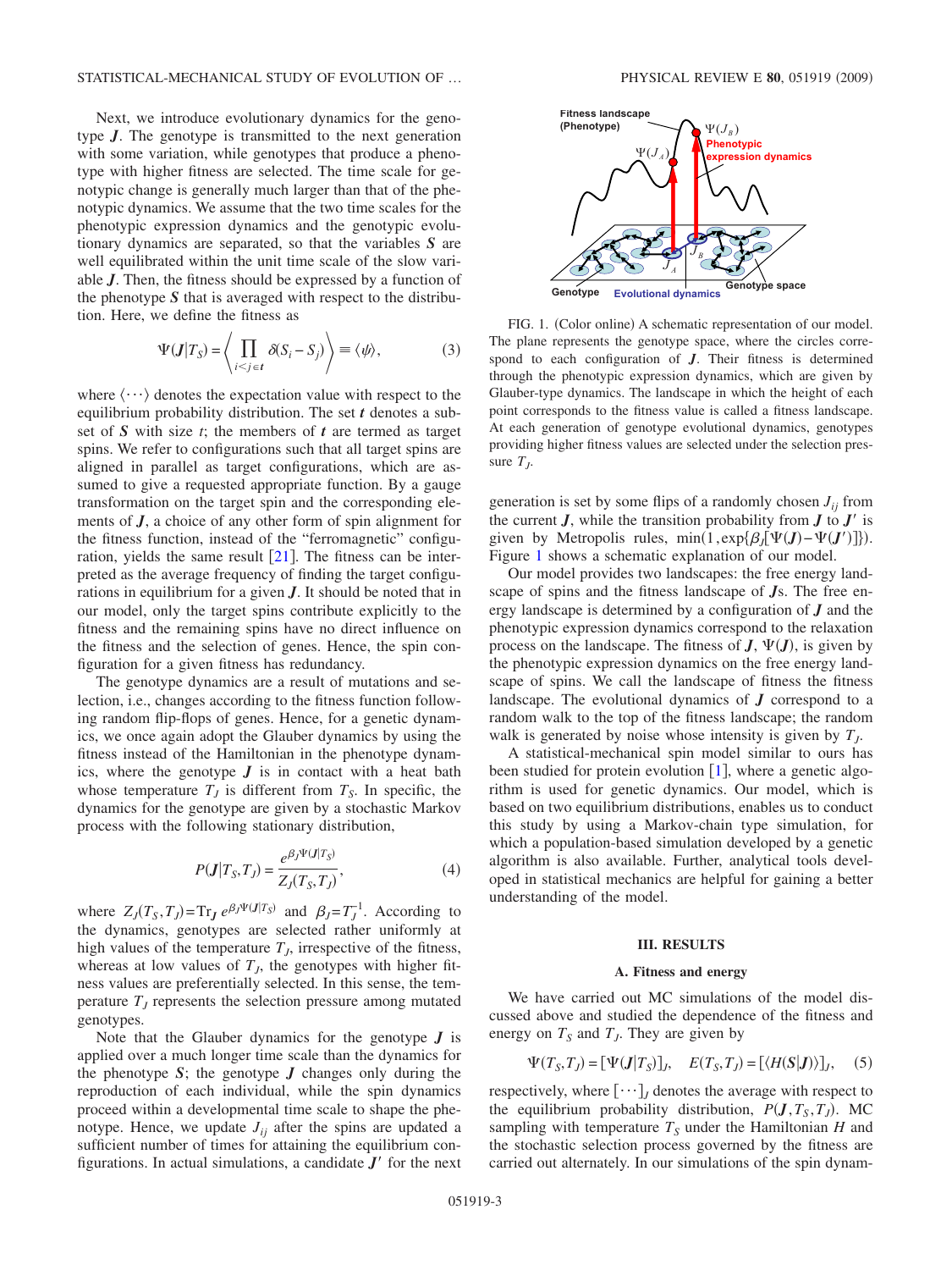<span id="page-3-0"></span>

ics, the exchange Monte Carlo (EMC) simulation [[24](#page-11-20)] is introduced to accelerate the relaxation time to equilibrium and obtain the equilibrium spin distribution efficiently. In this section, we concentrate on the analysis of the equilibrium state. Figures  $2(a)$  $2(a)$  and  $2(b)$  show the dependence of the fitness and the energy on  $T<sub>S</sub>$  and  $T<sub>J</sub>$ , respectively, for  $N=15$  and *t*=3. For each generation of the genotype dynamics, the fitness and energy are averaged with respect to the equilibrium distribution over 1500 MC steps after discarding the first 1500 MC steps; this number of steps is sufficient for equilibration. The data are averaged over the last 1000 generations. The dependence on the system and target size will be discussed later. For any  $T<sub>S</sub>$ , the fitness decreases monotonically with  $T<sub>J</sub>$ , but the rate of decrease is affected significantly by  $T_S$ . The fitness for sufficiently low  $T_S$  remains at a high level and decreases only slightly with an increase in  $T<sub>J</sub>$ , while for a medium value of  $T<sub>S</sub>$ , the fitness gradually decreases to a lower level as a function of  $T_J$ , and eventually, for a sufficiently high value of  $T<sub>S</sub>$ , it never reaches a high level. This result implies that the structure of the fitness landscape depends on  $T<sub>S</sub>$ , the temperature at which the system has evolved.

The energy function, on the other hand, shows a significant dependence on  $T<sub>S</sub>$ . While the energy is represented by a monotonically increasing function of  $T_S$ , for high  $T_J$ , it exhibits nonmonotonic behavior for low  $T_J$  and has a minimum at  $T_s \approx 2.0$ . The configurations that include the target pattern at the energy minimum are obtained around  $T_s \approx 2.0$ . This nonmonotonicity of the energy corresponds to a negative specific heat in the sense of standard thermodynamics. This is not possible in quenched spin systems with fixed *J*. However, the interactions  $J$  depend on the temperature  $T_S$  and  $T_J$ . It would be convenient to obtain an explicit formula for the derivative of the energy with respect to  $T<sub>S</sub>$ ,

<span id="page-3-1"></span>
$$
\frac{dE(T_S, n)}{dT_S} = \beta_S^2 \left[ \sigma_E^2 \right]_J + \beta_J \text{Cov}_J \left[ \langle H \rangle, \text{Cov}_S(\psi, H) \right] \}, \quad (6)
$$

where  $Cov_J[A, B] = [AB]_J - [A]_J[B]_J$ ,  $Cov_S(A, B) = \langle AB \rangle$  $-\langle A \rangle \langle B \rangle$  and  $\sigma_E^2 = \langle H^2 \rangle - \langle H \rangle^2$ . The first term of Eq. ([6](#page-3-1)) is the usual specific heat of the random system and it must be positive, and  $T<sub>S</sub>$  dependence of  $J$  comes from the second term, which can be negative.

The configurations of  $J$  giving rise to the highest fitness value generally have a huge redundancy. Using a fluctuation induced by  $T<sub>S</sub>$ , a specific subset of the configurations of *J* with lower energy is selected among the redundant configurations at around  $T_s \approx 2.0$ .

FIG. 2. (Color online) The density plots of the fitness  $\Psi(\mathbf{J})$  and the energy [both are given as Eq.  $(5)$  $(5)$  $(5)$ ] are shown in (a) and (b), respectively, in the  $T_S - T_J$  plane with *N*=15 and *t*=3.

#### **B. Frustration**

In the medium-temperature range, both a lower energy and a higher fitness are achieved. What is the structure in *J* configurations that helps to achieve this? The statistical physics of spin systems tells us that a decrease in energy implies a decrease in the frustration in spin configurations. By the definition of the Hamiltonian Eq.  $(1)$  $(1)$  $(1)$ , the possible minimum energy is  $-C_2^N/\sqrt{N}$ , where  $C_2^N$  is the number of the spin pairs. However, if the interaction among the three spins satisfies  $J_{ij}J_{jk}J_{ki}$  < 0, the energy per spin cannot be minimized to the minimum value  $-C_2^N/\sqrt{N}$ . Such interactions are said to have frustration  $[21,22]$  $[21,22]$  $[21,22]$  $[21,22]$ . Meanwhile, all the interactions satisfying  $J_{ii}J_{ik}J_{ki}$  > 0 do not have frustration, and the energy of the spin states attains the minimum value. However, the energetically favorable spin configuration cannot be uniquely determined only by the condition  $J_{ij}J_{jk}J_{ki}$  > 0. The spin configurations that have low energy should be the target configurations when both the decrease in energy and the increase in fitness are simultaneously achieved. In our case, the target spins play a distinct role, and therefore, we need to quantify the frustration while distinguishing between target and nontarget spins; this is in contrast to the standard spinglass study.

The interactions are divided into three categories: those between target spins,  $J_{tt}(\lbrace J_{ij} | i, j \in t \rbrace)$ , those between target and nontarget spins,  $J_{to}(\lbrace J_{ij} | i \in t, j \notin t \rbrace)$ , and those between nontarget spins,  $J_{oo}(\lbrace J_{ij} | i, j \notin t \rbrace)$ . It can be assumed that the frustration of all categories decreases at intermediate  $T<sub>S</sub>$ . To confirm this, we should define the conditional frustration for each category of spins. Figure  $3(a)$  $3(a)$  shows the minimal configuration consisting of the interactions in  $J_{tt}$ , (b) shows that consisting of the interactions in  $J_t$  and  $J_{to}$ , and (c) shows that consisting of the interactions in  $J_{to}$  and  $J_{oo}$ .

We first define  $\Phi_1$  as the frequency of positive coupling among target spins, i.e.,

$$
\Phi_1(T_S, T_J) = \frac{2}{t(t-1)} \left[ \sum_{i < j \in I} J_{ij} \right]_J. \tag{7}
$$

The target configurations are energetically preferred under ferromagnetic coupling, i.e.,  $\Phi_1 = 1$ , for which no frustration exists among the target spins (Fig.  $3(a)$  $3(a)$ ).

Second, we define  $\Phi_2$  as

$$
\Phi_2(T_S, T_J) = \frac{2}{t(t-1)(N-t)} \left[ \sum_{i < j \in t} \sum_{k \in t} J_{ik} J_{jk} \right]_J, \tag{8}
$$

where  $t(t-1)(N-t)/2$  is the total number of possible spins: two target spins and one nontarget spin. Here,  $\Phi_2 = 1$  implies that no frustration exists in the interactions between target and nontarget spins, and thus, the target configuration is at an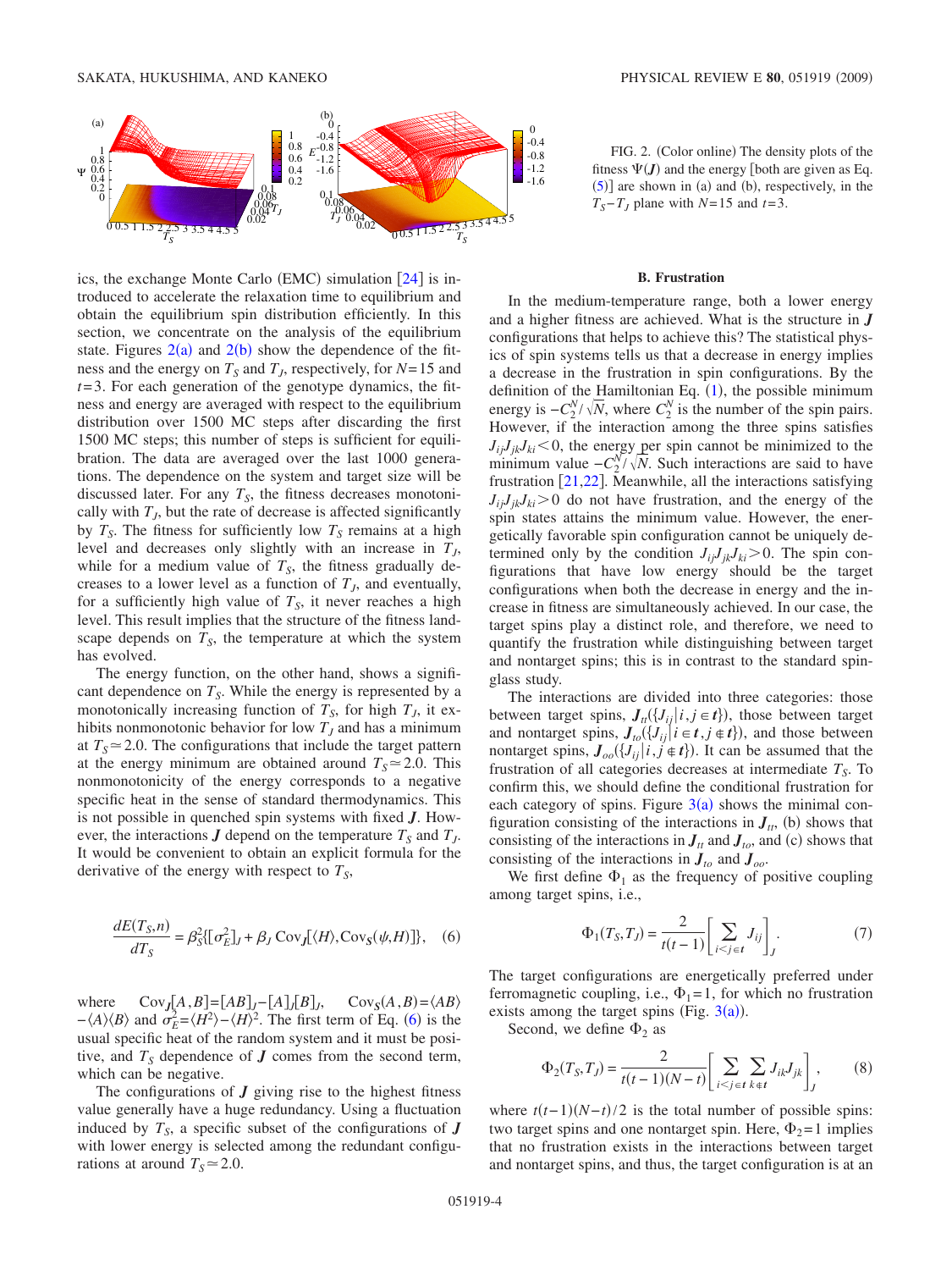<span id="page-4-0"></span>

FIG. 3. (Color online) Definition of frustration in terms of the parameters  $\Phi_1$ ,  $\Phi_2$ , and  $\Phi_3$  for the case with three target spins  $(t=3)$ ;  $S_i(t=1,2,3)$  are target spins and the remaining spins are nontargets. The bold lines depict the interactions between target spins  $(\epsilon J_t)$ , the dashed lines depict those between target and nontarget spins  $(\epsilon J_{to})$ , and the dotted lines depict those between nontarget spins  $(\epsilon J_{oo})$ ; (a) a triangle consists of three  $J_{tt}$  interactions; (b) a triangle consists of one  $J_t$  interaction and two  $J_t$  interactions which are connected to the same nontarget spin; (c) a hexahedron that consists of all types of interactions. By summing up the target spins, it is represented as a triangle with a renormalized interaction.

energy minimum even when these interactions are included [Fig.  $3(b)$  $3(b)$ ].

Lastly, as a measure of the frustration among nontarget spins,  $\Phi_3$  is defined as

<span id="page-4-1"></span>
$$
\Phi_3(T_S, T_J) = \frac{1}{C_2^{N-t}} \left[ \sum_{k < l \in t} \left( \frac{1}{t} \sum_{i \in t} J_{ik} \right) J_{kl} \left( \frac{1}{t} \sum_{j \in t} J_{jl} \right) \right]_J, \quad (9)
$$

where  $C_2^{N-t}$  is the total number of possible pairs of nontarget spins. Figure [3](#page-4-0)(c) helps to comprehend the definition of  $\Phi_3$ . Each nontarget spin interacts with all the target spins, and it has *t* interactions that are categorized into  $J_{to}$ , e.g.,  $J_{14}$ ,  $J_{24}$ and  $J_{34}$ . By summing up all the interactions, the frustration is computed as  $\frac{1}{9} \left( \sum_{i=1}^{3} J_{i4} \right) J_{45} \left( \sum_{j=1}^{3} J_{5j} \right)$ . By considering all the possible nontarget spins instead of sites 4 and 5,  $\Phi_3$  is de-fined as Eq. ([9](#page-4-1)). If  $\Phi_3$  is equal to 1, the frustration is not introduced by the interactions between nontarget spins; in other words, there is no frustration globally. Hence, the system with  $\Phi_1 = \Phi_2 = \Phi_3 = 1$  is in the Mattis state [[25](#page-11-21)], which can be transformed to ferromagnetic interaction by a gauge transformation.

<span id="page-4-3"></span>

FIG. 5. (Color online)  $T_s$  dependence of the averages  $J_{to}$  ( $\square$ ) and  $J_{oo}$  (○) for a fixed  $T_J=0.5\times10^{-3}$ .

For the interaction *J*, with evolution under an environment with temperature  $T_s$ , we have computed  $\Phi_1$ ,  $\Phi_2$ , and  $\Phi_3$  by performing MC simulations. In Fig. [4,](#page-4-2) we present contour maps of (a)  $\Phi_1(T_S, T_J)$ , (b)  $\Phi_2(T_S, T_J)$ , and (c)  $\Phi_3(T_S, T_J)$  in the  $T_S - T_J$  plane. At sufficiently low  $T_J$ , the frustration parameters attain the maximum value 1 at the intermediate  $T<sub>S</sub>$ , where the frustrations are extensively eliminated, while they remain finite at low  $T<sub>S</sub>$  and high  $T<sub>S</sub>$ . We define the intermediate-temperature region as  $T_S^{c1} < T_S < T_S^{c2}$ , where the frustration parameter  $\Phi_2$  equals 1. These temperatures depend on  $T_J$ , and we express them as  $T_S^{c1}(T_J)$  and  $T_S^2(T_J)$ . We see that for low  $T_J \approx 0.05$ , the phase diagram is split into three phases. The first one is frustrated and adapted phases for  $T_s < T_S^{\text{cl}}(T_j)$ . For  $T_s < T_S^{\text{cl}}(T_j)$ , all  $\Phi_i(i=1,2,3)$ are less than unity, and hence, the frustration remains for target and nontarget spins.

For  $T_s \geq T_s^{\text{cl}}(T_J)$ ,  $\Phi_1$  equals 1, so that a target configuration is embedded as an energetically favorable state Fig.  $4(a)$  $4(a)$ ]. For a finite system with finite  $T_J$ ,  $\Phi_j$  cannot be exactly 1. However, as long as  $T_j$  is low, the deviation of  $\Phi_j$  from 1 at the intermediate temperature is negligible. In contrast to  $\Phi_1$ , the sum of the  $J_{ij}$  in  $J_{to}$  and  $J_{oo}$  fluctuates around 0 at any *T<sub>S</sub>*. Figure [5](#page-4-3) shows the averages  $J_{to} = [\sum_{i \in t, j \in \mathcal{O}} J_{ij}]_J$  and  $J_{oo} = [\sum_{i \in \mathcal{O}, j \in \mathcal{O}} J_{ij}]$  of the summation of  $J_{ij}$  in  $J_{to}$  and  $J_{oo}$ , respectively, at a low  $T_J$  (0.5 × 10<sup>-3</sup>). As shown in Fig. [5,](#page-4-3)  $J_{to}$ and  $J_{oo}$  do not deviate from 0 at any  $T_S$ . This implies that no specific patterns are embedded in the spin configuration apart from the target spins.

For  $T_S^{c1}(T_J) \le T_S \le T_S^{c2}(T_J)$ ,  $\Phi_2$  is also equal to 1, implying that the frustration among spins is not introduced via interactions with a nontarget spin [Fig.  $4(b)$  $4(b)$ ]. In this temperature range,  $\Phi_3$  is not always equal to 1, except for  $T_s \sim 2.0$ , where

<span id="page-4-2"></span>

FIG. 4. (Color online) Density plot of local frustrations: (a)  $\Phi_1$ , (b)  $\Phi_2$ , and (c)  $\Phi_3$  in the  $T_S-T_J$  plane. The data are computed by averaging over 150 genotypes *J* evolved at given temperatures  $T_S$  and  $T_J$  with  $N=15$  and  $t=3$ .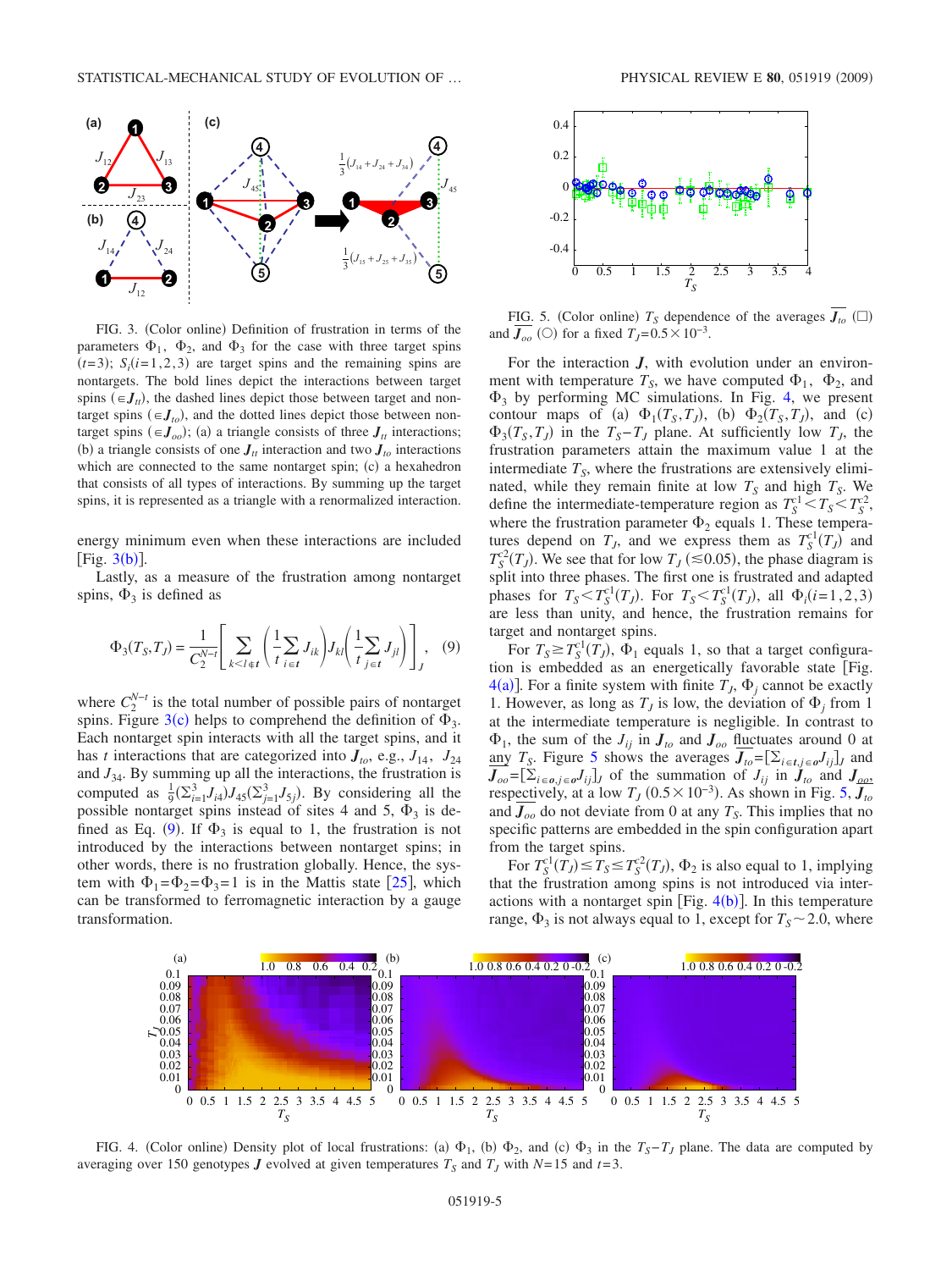<span id="page-5-0"></span>

FIG. 6. Phase diagram of the evolved *J*s at *N*=15 and *t*=3. Three types of evolved *J* are defined on the basis of the value of the fitness and  $\Phi_2$ . Their properties are summarized below in Table [I.](#page-6-0)

the Mattis state arises [Fig. [4](#page-4-2)(c)]. When  $\Phi_2 = 1$  and  $\Phi_3 \neq 1$ , the frustration is not completely eliminated from the nontarget spin interactions  $J_{oo}$ ; this is in contrast to the Mattis state. We call such a *J* configuration "local Mattis state," and it is characterized by  $\Phi_1 = \Phi_2 = 1$  but  $\Phi_3 \neq 1$ . This implies that the interactions *J* have no frustration around the target spins, but there is some frustration between nontarget spin interactions. The interactions *J* required to form such a local Mattis state are obtained as a consequence of the evolution around  $T_S^{\text{cl}}(T_J) \leq T_S \leq T_S^{\text{cl}}(T_J)$  for low  $T_J$ , where both the fitted target configuration and lower energy are achieved. The  $T<sub>S</sub>$  range in which the local Mattis state is stabilized becomes narrower with an increase in  $T<sub>J</sub>$ . The phase diagram of the model is shown in Fig. [6.](#page-5-0)

For  $T_s > T_s^2(T_s)$ , the frustration parameter  $\Phi_2$  is less than 1, and consequently, the frustration remains, and the fitness  $\Psi$  starts to decrease and the energy increases. Thus, neither adaptation nor energy minimization is achieved. The parameters  $\Phi_i$ s should converge to 0 as  $T_s \rightarrow \infty$ , because for random *J*, the numbers of frustrated and nonfrustrated loops are equal. In fact, at  $T_s \sim 5.0$ ,  $\Phi_1$  also starts to decrease.

### **C. Relaxation dynamics**

<span id="page-5-1"></span>Thus far, we have computed the fitness in the equilibrium state by using EMC for accelerating the relaxation dynamics

of spins. Under standard Glauber dynamics, the process may require much longer time steps. Here, we discuss the relaxation dynamics of spins for adapted interactions *J* that are obtained from evolution under the condition of given  $T<sub>S</sub>$  and *T<sub>J</sub>*. The target magnetization  $m_t = \left|\frac{1}{t}\sum_{i \in I}S_i\right|$  is computed as a function of time. Note that we do not use EMC here; rather, we adopt standard MC to directly observe the energy landscape of *J* adapted through evolution. We calculate the average of  $m_t$  over  $J$  drawn from an equilibrium distribution  $P(\textbf{J}, T_S, T_J)$  at  $T_S$  and  $T_J$ . Figure [7](#page-5-1)(a) shows the relaxation dynamics of  $\langle \langle m_t \rangle \rangle$  for  $T_s = 10^{-3} (\leq T_S^{c1})$  and  $T_s = 2.0 (T_S^{c1} \leq T_S^{c2})$  $\leq T_S^{c2}$ , where  $\langle \langle \cdots \rangle \rangle$  denotes the average over the initial conditions randomly chosen and over interactions *J*, according to  $P(\mathbf{J}, T_{\mathbf{S}}, T_{\mathbf{J}})$ . In the simulation, we choose a sufficient low  $T<sub>J</sub>(=10<sup>-3</sup>)$  so that the obtained interactions have high fitness values. A common working temperature  $T'_{S}$ (=10<sup>-5</sup>) for relaxation is also chosen to be very low in order to examine the  $T_S$ -dependence of the adapted interactions  $J$  at  $T_S$  and  $T_J$ . By performing this simulation, the landscape properties of the typical  $J$  adapted at  $T<sub>S</sub>$  are clearly determined from a dynamical viewpoint. As shown in Fig. [7,](#page-5-1) the relaxation process of  $\langle\langle m_t \rangle\rangle$  for low  $T_s$  is much slower even when the working temperatures  $T'_{\rm S}$  are the same. Furthermore, the relaxation process converges to a value  $m_t^*$  that is less than 1 and remains at that value for a long time. The deviation of  $\langle\langle m_t \rangle\rangle$  from 1 gives the fraction of the initial conditions that fails to reach the target within this time span, because each  $m<sub>t</sub>$  for  $t=3$  is either 1 or 1/3 depending on whether the target configuration is reached. Indeed, the relaxation dynamics are strongly dependent on the initial conditions. For some initial conditions, the spins are trapped at a local minimum, and as a result, the target configuration is not realized over a long time span. After a much longer time span,  $\langle \langle m_t \rangle \rangle$  approaches 1, the equilibrium value, when the spins are updated under the temperature  $T<sub>s</sub>$ , i.e., the temperature adopted for evolution. Such dependence on initial conditions is not observed for  $\langle \langle m_t \rangle \rangle$  when  $T_s > T_s^{c_1}$ , where  $\langle \langle m_t \rangle \rangle$  approaches 1 rather quickly.

From an estimate of the convergent value of the target magnetization,  $m_t^*$ , within a given time scale, we obtain the



FIG. 7. (Color online) (a) Relaxation dynamics of the averaged magnetization of target spins,  $\langle\langle m_t\rangle\rangle$ , averaged over the adapted interactions *J* for  $T_s = 10^{-3}$  (solid curve) and  $T_s = 2.0$  (dashed curve). The magnetization  $\langle m_t \rangle$  is evaluated by calculating the average over 30 initial conditions for each *J* and 1000 different samples of *J* that are drawn from  $P(J, T_S, T_J=10^{-3})$ . (b) The  $T_S$  dependence of the estimated convergent value of  $\langle\langle m_t \rangle\rangle$ ,  $m_t^*$  on the right axis and the relaxation time  $\tau$  on the left. The relaxation time is estimated from the time constant of an exponential decay of  $\langle \langle m_t \rangle \rangle$ .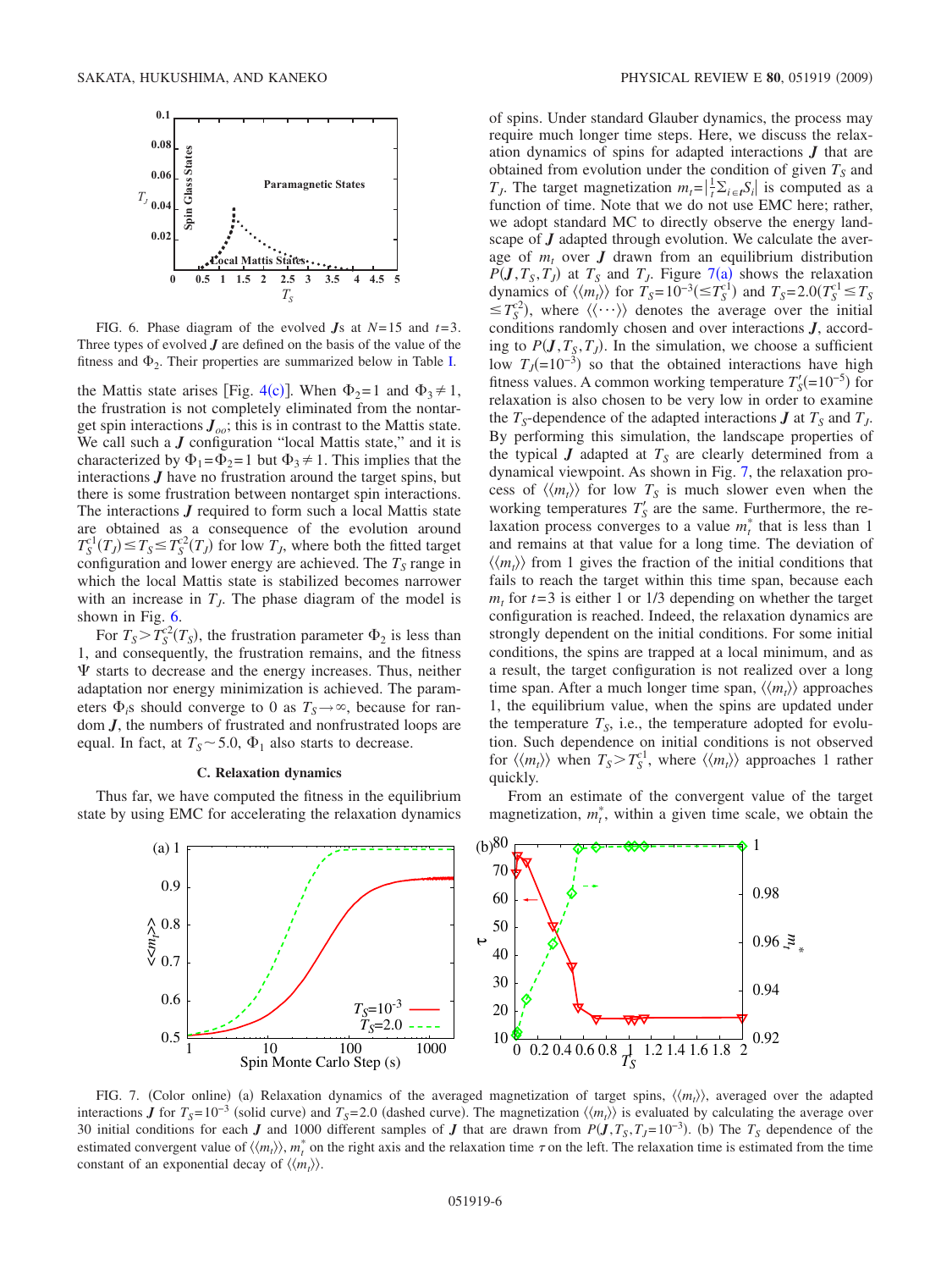relaxation time  $\tau$  by fitting the estimates to the function  $\langle\langle m_t \rangle\rangle$ (*s*)= $m_t^*$ +*c* exp(−*s*/ $\tau$ ), where *s* is the Monte Carlo step of the spin dynamics. The parameters  $m_t^*$  and  $\tau$  are plotted against  $T<sub>S</sub>$  in Fig. [7](#page-5-1)(b), which shows that  $\tau$  starts to increase and  $m_t^*$  decreases from 1 as  $T_S$  decreases below  $T_S^{c_1}$ . These results imply that the interactions *J* whose energy landscapes are rugged, similar to the energy landscape of a spin-glass phase, are dominant for  $T_s \leq T_s^{\text{cl}}$ , whereas those with a smooth landscape around the target are dominant for  $T_S^{\text{cl}}$  $\leq T_S \leq T_S^2$ . The latter can be interpreted as a type of funnel landscape. Our result supports the occurrence of transitions from the spin-glass phase to the funnel phase at  $T_S^{\text{cl}}$  caused by thermal fluctuation. Note that the evolutional formation of funnel from rugged landscapes was also observed by Saito *et al.* in the evolution simulations of spin systems for protein folding  $[1]$  $[1]$  $[1]$ .

#### **D. Robustness to mutation**

We now examine the mutational robustness of the evolved genotypes in detail. The robustness to mutations corresponds to the stability of the fitness of *J* with respect to changes in the *J* configuration. From the genotypes *J* that are generated by  $P(J | T_s, T_j)$ , mutations are imposed by flipping the sign of a certain fraction of randomly chosen matrix elements in *J*. The value of the fraction corresponds to the mutation rate  $\mu$ . We evaluate the fitness of the mutated  $J'(J,\mu)$  at  $T'_S$ , i.e.,

$$
\left[\Psi(\mathbf{J}'(\mathbf{J},\mu)|T'_{S})\right]_{J(T_{S},T_{J})} = \text{Tr}_{\mathbf{J}} P(\mathbf{J}|T_{S},T_{J}) \frac{\text{Tr}_{S} \psi e^{-\beta'_{S}H(S|\mathbf{J}'(\mathbf{J},\mu))}}{Z(T'_{S},\mathbf{J}'(\mathbf{J},\mu))},\tag{10}
$$

where  $\beta'_{S} = 1/T'_{S}$  and  $Z(T'_{S}, J') = Tr_{S} e^{-\beta'_{S}H(S|J')}$ . The bracket  $[\cdots]_{J(T_S,T_J)}$  is almost identical to that denoted by  $[\cdots]_J$  defined above; however, the additional subscript  $(T_S, T_J)$  indicates the temperatures at which the genotype *J* evolves. If  $\mu$ =0 and  $T'_{S}$ = $T_{S}$ ,  $[\cdots]_{J(T_{S},T_{J})}$  is equal to the usual fitness defined in Eq. ([5](#page-2-2));  $[\Psi(J'(\mu=0)|T'_S = T_S)]_{J(T_S,T_J)} = \Psi(T_S, T_J)$ . In order to distinguish the mutational robustness from thermal noise, we set  $T<sub>I</sub>=0.5\times10^{-3}$  to ensure that the fitness value with  $\mu=0$  is 1 and the working temperature is  $T'_{S}$  $=10^{-5}$ . The fitness averaged over 150 samples of mutated  $\vec{J}$ is plotted against the mutation rate  $\mu$  in Fig. [4](#page-4-2) in [[23](#page-11-19)] for  $T<sub>S</sub>=10<sup>-4</sup>$  and  $T<sub>S</sub>=2.0$ . For low  $T<sub>S</sub>$ , the fitness of mutated *J* exhibits a rapid decrease with an increase in the mutation rate, but when  $T_S$  is between  $T_S^{c1}$  and  $T_S^{c2}$ , the fitness does not decrease until the mutation rate reaches a specific value. We define  $\mu_c(T_s)$  as a threshold mutation rate beyond which the fitness  $[\Psi(\bm{J}'(\bm{J}, \mu) | T'_S]_{J(T_S, T_J)}]$  drops below 1. The value  $\mu_c$ has a plateau at  $T_S^{c1} \leq T_S \leq T_S^c$ . The range of temperatures that result in mutational robustness as evolution proceeds agrees with the range giving rise to the local Mattis state, where  $\Phi_2$  is unity. In other words, mutational robustness is realized for a set of genotypes with no frustration around the target spins. The evolution to a mutationally robust genotype *J* is possible only when the phenotype dynamics are subjected to noise in the range  $T_S^{c1} \le T_S \le T_S^{c2}$ .

To summarize, there are three phases, local Mattis, spin glass, and paramagnetic disorder ones, for the evolved *J*, as

<span id="page-6-0"></span>TABLE I. Three types of *J*—spin-glass (SG), local Mattis state (LMS), and paramagnetic state (PM)—are defined by the value of the local frustration parameter  $\Phi_2$  (Fig. [6](#page-5-0)). The adaptation and frustration of *J*s have been studied in the previous sections, and their landscape and robustness at a working temperature  $T_S$  have been studied in this section. We have adopted a very low temperature  $T'_{\mathcal{S}}$ to reveal the energy and fitness landscape given by the interaction matrix  $J$  evolved at each temperature  $T_S$ . The  $J_s$  evolved at  $T_S$  $\langle T_S^c \rangle$  (these *J*s belong to the SG phase) have high fitness values and frustrations. Their adaptation is not robust to noise and mutation because of their rugged landscapes. The *J*s evolved at  $T_S^{\text{cl}}$  $\langle T_s \rangle T_s^2$ , (these *J*s belong to the LMS phase) have high fitness values and less frustrations. They are robust to noise and mutation, and their landscapes give funnel-type dynamics for spins. The fitness values of the *J*s evolved at  $T_S > T_S^{c2}$  (these *J*s belong to the PM phase) cannot be high, and the *J*s have frustrations.

| Phase | Adaptation  | Frustration    | Landscape | Robustness |
|-------|-------------|----------------|-----------|------------|
| SG    | Adapted     | Frustrated     | Rugged    | Not robust |
| LMS   | Adapted     | Not frustrated | Funnel    | Robust     |
| PM    | Not adapted | Frustrated     | Rugged    | Not robust |

shown in Fig. [6.](#page-5-0) Each phase defined by the frustration parameter  $\Phi_2$  has a distinct characteristic feature in relaxation dynamics and some robustness, that are summarized in Table [I.](#page-6-0)

## **E. Size dependence and the existence of an optimal target size to obtain LMS**

To check the generality of the transition to the local Mattis state as well as the mutational robustness, we examine the model for three system sizes, *N*=15, 20, and 30; the ratio  $t/N = 0.2$ . In Fig. [8,](#page-7-1) we compare the  $T<sub>S</sub>$  dependence of (a) the fitness, (b) the energy, and (c) one of the frustration parameters  $\Phi_2$  at  $N=15(t=3)$ ,  $N=20(t=4)$  and  $N=30(t=6)$  at a fixed  $T_I = 0.5 \times 10^{-3}$ . As shown in Fig. [8,](#page-7-1) the behavior of these quantities is qualitatively similar, and by rescaling the temperature  $T_S$  by a factor  $\sqrt{N}$ , the fitness, energy, and  $\Phi_2$ lines merge into a single line until the PM phase appears (insets of Fig. [8](#page-7-1)). The plateau  $\Phi_2 = 1$  exists at all system sizes we have studied, and we show that the rescaled temperature  $T_S^{c1}(N)/\sqrt{N}$  fit together.

The rescaling factor is  $\sqrt{N}$  since the order of energy changes from  $O(N)$  to  $O(N^{3/2})$  by the evolution at the intermediate  $T<sub>S</sub>$  because of the existence of the local Mattis states. We have defined the Hamiltonian Eq.  $(1)$  $(1)$  $(1)$  with the normalization coefficient  $1/\sqrt{N}$ ; in this definition, we consider the average over *J* that would be drawn from an i.i.d set of *J*s. However, at intermediate  $T<sub>S</sub>$ , the distribution of  $J$  deviates from the uniform distribution, and local Mattis states appear with high probability. As a result, the order of energy changes, and the temperature  $T_S^{c1}(N)$  is proportional to  $\sqrt{N}$ .

Next, we change the number of target spins *t* while fixing  $N$  at 30. Figure [9](#page-7-2) shows (a) the fitness, (b) the energy, and (c) the frustration parameter  $\Phi_2$ , at *N*=30 and 3 ≤ *t* ≤ 15. The threshold temperature  $T<sub>S</sub>$  at which the fitness value decreases rapidly increases as *t* increases from a small value to 9 and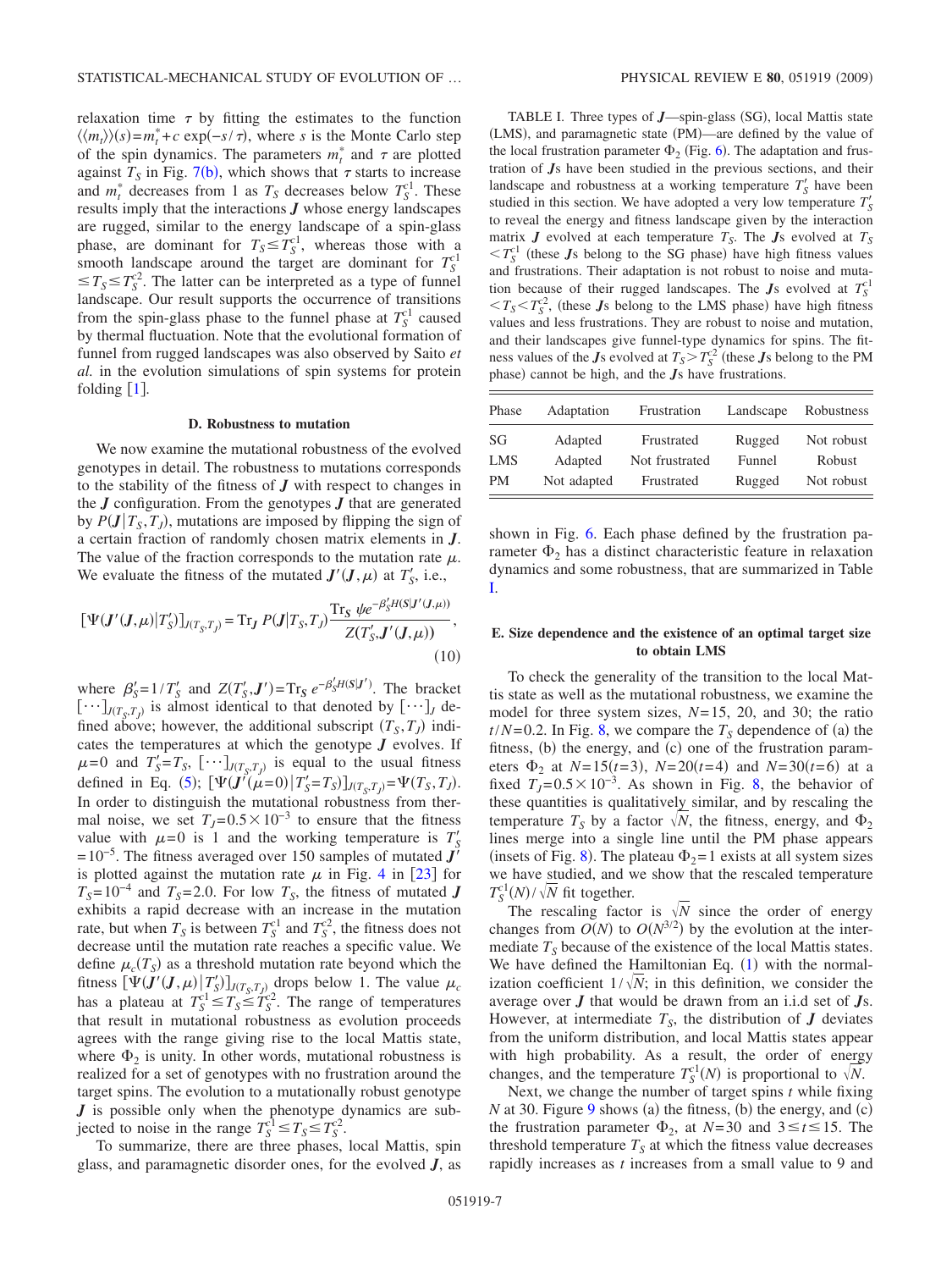<span id="page-7-1"></span>

FIG. 8. (Color online) The  $T_s$  dependence of (a) the fitness, (b) the energy, and (c) the frustration parameter  $\Phi_2$  at  $N=15$ ,  $t=3$ ,  $N$  $=$  20,  $t=$  4 and  $N=$  30,  $t=$  6. The temperature  $T<sub>I</sub>$  is fixed at  $0.5 \times 10^{-3}$ . The inset of each figure shows the dependence of each quantity on the temperature rescaled by  $\sqrt{N}$ . The vertical axis of the inset of (b) is also rescaled by  $\sqrt{N}$ .

decreases for larger  $t$ . The  $T<sub>S</sub>$  dependence of the energy shows nonmonotonic behavior, indicating the existence of the local Mattis states for all the values of *t* studied here. Similar to the threshold temperature obtained from the fitness value, the temperature at which the energy takes a minimum value shows nonmonotonic behavior as *t* increases. Further, the range of the plateau with  $\Phi_2 = 1$  is maximized at *t*=7 and 8. Eventually, the plateau vanishes at *t*=12 at least. The PM phase, where the adaptation is not acquired, extends toward the lower temperature region with an increase in *t*; the LMS phase becomes narrower as *t* increases. Figure [9](#page-7-2) shows that the LMS exists only up to  $t \le 0.4N$ , and for *t*  $> 0.4N$ , a direct transition from the SG to PM phase occurs with an increase in  $T<sub>S</sub>$ . The LMS region in which robustness and high fitness can be achieved is largest at  $t \sim N/4$ . These findings indicate that there exists an upper limit of *t* over which the local Mattis states cannot be obtained and that there exists a suitable value of *t* for stabilizing the local Mattis states for a wide range of  $T<sub>S</sub>$ . The above simulation results are summarized in Fig. [10,](#page-8-0) where the region of local Mattis state is displayed in the  $t/N-T<sub>S</sub>$  plane, by fixing N and  $T<sub>I</sub>$  at 30 and  $0.5 \times 10^{-3}$ , respectively.

Finally, we remark on the equilibration time of the evolutional dynamics of *J* to achieve an adapted state, by varying the value of *t*. At a fixed  $T<sub>J</sub>$ , the time scale increases with the increase of *t*, even for a fixed size *N*. Particularly, this increase is significant in the SG phase, while it is moderate in LMS phase. This might remind us of slow relaxation of the phenotype dynamics discussed in the previous section.

## **IV. FITNESS LANDSCAPE**

<span id="page-7-0"></span>We now explain why mutational robustness is realized only in the intermediate range of temperatures  $T<sub>S</sub>$ . We do so by performing a statistical-mechanical calculation of the number of fitted states in order to obtain a sketch of the fitness landscape for *J*. We estimate the degeneracy of the states with highest fitness as  $T_s \rightarrow 0$ . Let  $W(E_n(\mathbf{J}))$  and  $W_{\Psi}(E_n(\mathbf{J}))$  be the number of *n*th excited states and the number of the target configurations of *n*th excited states for a given *J*. Then, the fitness in the limit as  $T_s \rightarrow 0$  is given by

<span id="page-7-3"></span>
$$
\Psi(\mathbf{J},T_S) = \frac{\sum_{n} W_{\Psi}(E_n(\mathbf{J}))e^{-\beta_S E_n(\mathbf{J})}}{\sum_{n} W(E_n(\mathbf{J}))e^{-\beta_S E_n(\mathbf{J})}}
$$

$$
\equiv \frac{Z_{\Psi}(\mathbf{J},T_S)}{Z(\mathbf{J},T_S)} \rightarrow \frac{W_{\Psi}(E_0(\mathbf{J}))}{W(E_0(\mathbf{J}))}. \tag{11}
$$

Accordingly, as  $T_s \rightarrow 0$ , the highest fitness, i.e., unity, is achieved if and only if *J* satisfies the condition  $W_{\Psi}(E_0(\mathbf{J}))$  $=$  *W*(*E*<sub>0</sub>(*J*)). In fact, a large number of *J* satisfy this condition besides the local Mattis state. For example, let us consider a Mattis state *J* with no frustration at all and introduce several changes in the sign of the bonds between target spins  $J_{tt}$ , target and nontarget spins  $J_{to}$ , and nontarget spins  $J_{oo}$ . This procedure, if applied only to the bond flips to  $J_{oo}$ , produces the local Mattis states.

<span id="page-7-2"></span>

FIG. 9. (Color online) The  $T_s$  dependence of (a) the fitness, (b) the energy, and (c)  $\Phi_2$  at  $N=30$  and  $t=3, 6, 9, 12$ , and 15. The temperature *T<sub>J</sub>* is fixed at  $0.5 \times 10^{-3}$ . The convergence value of the fitness (a) at  $T_s \rightarrow \infty$  is  $2^{-t+1}$ .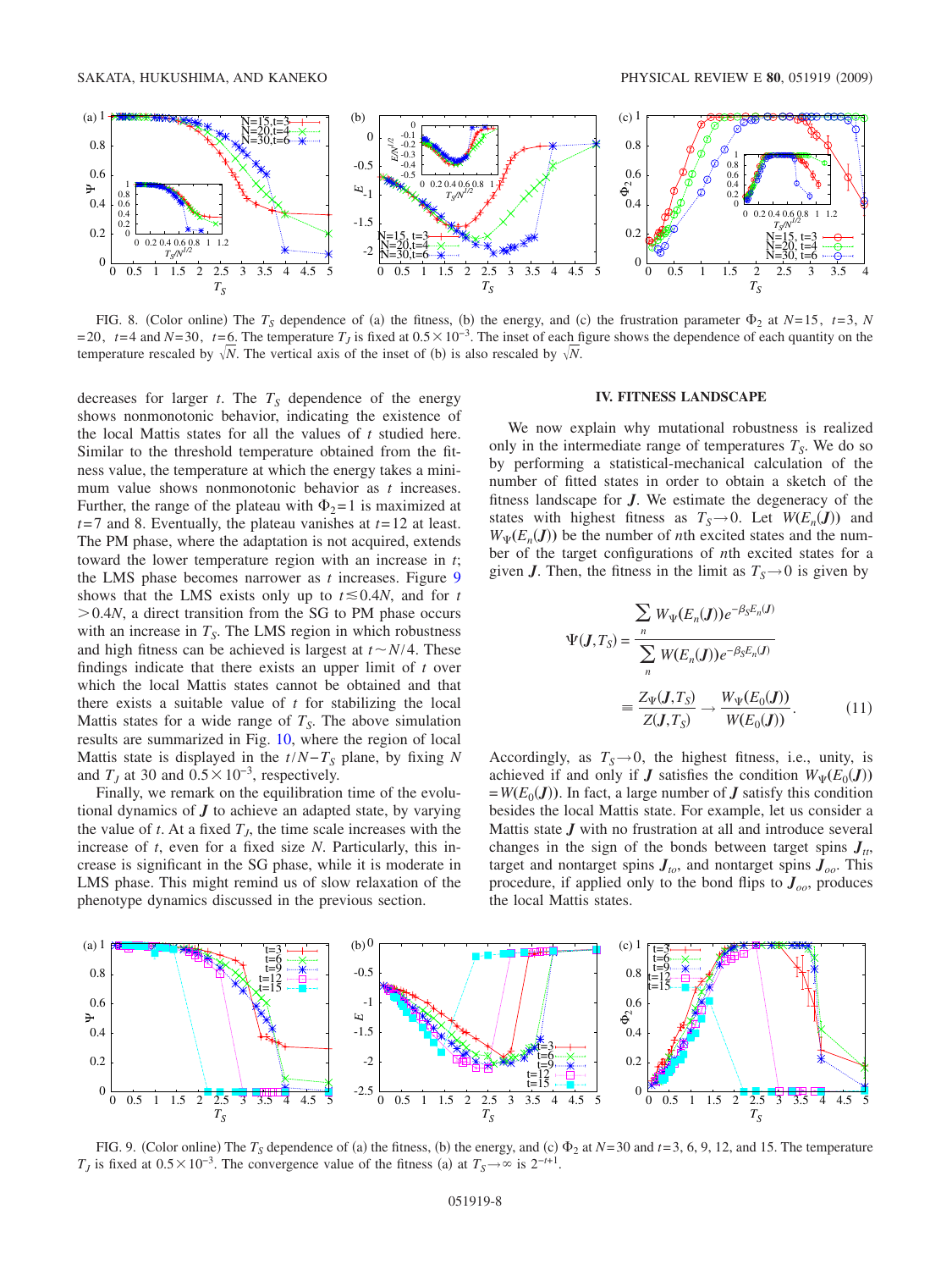<span id="page-8-0"></span>

FIG. 10. (Color online)  $t/N - T_S$  diagram of the domain where the local Mattis states are found at  $N=30$  and a fixed  $T<sub>I</sub>=0.5$  $\times 10^{-3}$ . The points on the boundary of the domain are estimated by the values of  $T<sub>S</sub>$  at which  $\Phi_2$  drops from 1, as in Fig. [9](#page-7-2)(c), and the line is guide to eyes.

First, we calculate the fitness of the Mattis states  $(\Phi_1)$  $=\Phi_2 = \Phi_3 = 1$ , and we consider representative examples of the local Mattis states  $(\Phi_1 = \Phi_2 = 1, \Phi_3 \neq 1)$  and targetfrustrated states that have frustration among the target spins and hence  $\Phi_1 \neq 1$ . Their fitness is given as the ratio of the "conditioned partition function"  $Z_{\Psi}(J)$  and the partition function  $Z(\mathbf{J})$ , as given by Eq. ([11](#page-7-3)). The location of the frustrations does not influence the partition function, but it influences  $Z_{\Psi}(\boldsymbol{J})$ . To determine their fitness function, we should derive the partition functions  $Z(\boldsymbol{J})$  and  $Z_{\Psi}(\boldsymbol{J})$  for three types of *J*.

<span id="page-8-1"></span>At first, the partition function of *J* with *x* frustrated interactions,  $Z(x, T_s)$  is given as

$$
Z(x, T_s) = 2c(x) \sum_{i=0}^{x} C_i^x f(i, N),
$$
 (12)

where

<span id="page-8-2"></span>
$$
f(i,N) = \left[ 4e^{2\beta_S/\sqrt{N}} \sinh\left(\frac{2\beta_S}{\sqrt{N}}\right) \right] \sum_{n=i}^{i^{N-i}} e^{-\beta_S/\sqrt{N}(N-n)n} C_{n-i}^{N-2i},\tag{13}
$$

and  $c(x) = e^{\beta s(-2x+C_2^N)/\sqrt{N}}$ . This expression is valid for the case where there is at most one flipped bond at each site. Therefore, *x* should be less than  $N/2$ , and the expression Eq. ([12](#page-8-1)) is efficient, independent of how to assign the value  $x$  for  $J_t$ , *Jto*, and *Joo*.

Next, the conditioned partition function of the local Mattis state with *x* frustrated  $J_{oo}$  interactions [denoted as  $Z_{\Psi}^{LMS}(x, T_S)$ ] is given as

$$
Z_{\Psi}^{LMS}(x, T_S) = 2c(x) \sum_{i=0}^{x} C_i^{x} f(i, N - t).
$$
 (14)

<span id="page-8-4"></span>This expression is valid for the case where there is at most one flipped bond at each site. Accordingly, *x* should be less than  $(N-t)/2$ . The fitness of the local Mattis states with *x* frustrated interactions in  $J_{oo}$  is given as  $Z_{\Psi}^{LMS}(x, T_S)/Z(x, T_S)$ . Furthermore, the conditioned partition function of the target frustrated states that have *y* frustrations in  $J_{tt}$  (implying  $\Phi_1$  $\neq$  1) and *x* frustrations in  $J_{oo}$  [denoted as  $Z^{TF}(x, y, T_S)$ ], is

<span id="page-8-3"></span>

FIG. 11. (Color online) (a) The  $T<sub>S</sub>$  dependence of the fitness of the Mattis state (bold line,  $\Phi_1 = \Phi_2 = \Phi_3 = 1$ ), one of the local Mattis states (dashed line,  $\Phi_1 = \Phi_2 = 1$ ,  $\Phi_3 = 0.89$ ), and one of the targetfrustrated states (dotted line,  $\Phi_1 = 0.333$ ,  $\Phi_2 = 1$ ,  $\Phi_3 = 0.89$ ), plotted on the left axis. The dashed-dotted line represents the difference  $\Delta$  between the fitness of the Mattis state and that of the targetfrustrated state;  $\Delta$  is plotted on the right. (b) The fitness of  $\tilde{J}^{n_a}$ adapted at  $T_s = 10^{-2}$  (solid line) and  $T_s = 2.0$  (dashed line) with *N*  $=15$  and  $t=3$ , plotted as a function of the number  $n_a$  of flipped bonds of  $\tilde{J}^{n_a}$ . At low  $T_s$ , the fitness decreases rapidly for  $n_a = 7$  and decreases gradually at intermediate *TS*.

derived from Eq.  $(13)$  $(13)$  $(13)$ . When a bond between a pair of target spins is flipped from the Mattis state and frustration is generated among the target spins, the energy of the target configuration increases by  $2/\sqrt{N}$ ; therefore,

$$
Z_{\Psi}(x, y, T_S) = Z_{\Psi}^{LMS}(x, T_S) \times e^{-2\beta_S/\overline{N}y},\tag{15}
$$

where we again consider that each target spin is connected at most one flipped bond and  $y=1,\ldots,t/2$ . The partition functions of the target-frustrated states with *x* frustrated *Joo* bonds and *y* frustrated  $J_t$  bonds are given by  $Z(x+y, T_s)$ , and their fitnesses are given by  $Z_{\Psi}^{TF}(x, y, T_S)/Z(x+y, T_S)$ .

Figure [11](#page-8-3) shows the  $T<sub>S</sub>$  dependence of the typical fitness values for Mattis, local Mattis, and target-frustrated states. The difference between the fitness of the target-frustrated state and that of the Mattis state, which is denoted as  $\Delta$ , is also plotted as a function of  $T<sub>S</sub>$ . The value of fitness always approaches unity as  $T_s \rightarrow 0$ , whereas such degeneracy is split by an increase in  $T<sub>S</sub>$ . From the difference in fitness between the Mattis and the target-frustrated states,  $\Delta$ , the ratio of the probabilistic weight between these states is obtained as  $exp(\beta_J \Delta)$ . This suggests that fewer frustrated *J* states around the target, i.e., the local Mattis states, are preferentially selected only at the intermediate temperature.

Next, we introduce frustration into  $J_{to}$  and denote the constructed *J* as  $\tilde{J}_t^{n_a}$ , where the superscript  $n_a$  represents the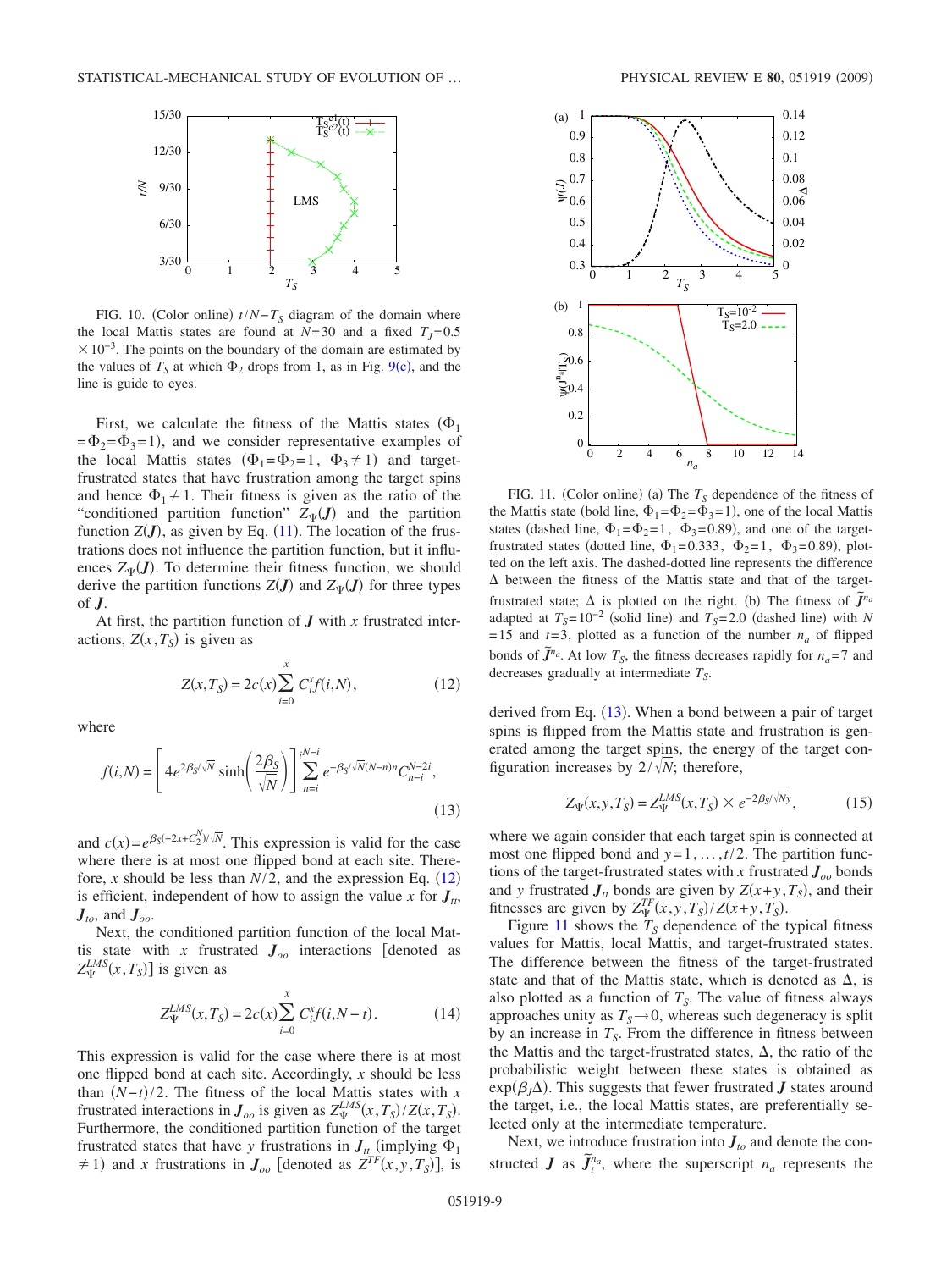number of altered bonds and the subscript *t* represents the condition in which the altered bonds exist between the target and nontarget spins, i.e., *Jto*. Therefore, the frustration parameter  $\Phi_2$  for  $J_{to}$  of the state  $\widetilde{J}_t^{n_a}$  does not equal 1. The state  $\widetilde{J}_t^0$  is simply the original Mattis state, which has the highest fitness, whereas for  $n_a = N-1$ , direct computation shows that the fitness is the least. Again, from a straightforward calculation, it can be shown that the fitness of  $\widetilde{J}_t^{n_a}$  remains to be the highest fitness up to  $n_a \leq N/2$ . Hence, there is a region in the *J*-state space connected by a single point mutation (change of sign in a single element in  $J$ ) in which the fitness retains its highest value. We refer to this region as the neutral space  $\lceil 2,8,26 \rceil$  $\lceil 2,8,26 \rceil$  $\lceil 2,8,26 \rceil$  $\lceil 2,8,26 \rceil$  $\lceil 2,8,26 \rceil$ , in the sense that a mutation within the region is neutral. Note that in addition to this construction, there is more degeneracy among the fittest  $J$ , as shown in Fig. [11](#page-8-3)(a).

We have computed how the fitness decreases as *J* is changed to leave the neutral space, for  $T_s \rightarrow 0$ . In Fig. [11](#page-8-3)(b), the fitness of  $\tilde{J}_t^{n_a}$  is plotted as a function of the number of altered bonds  $n_a$ . By just a single point mutation, the fitness decreases suddenly to its lowest value at some  $n_a$ . This implies the existence of a clear edge in the neutral space. The genotype located at the edge of the neutral space is not robust to mutation. It is obvious that the Mattis state, i.e., the genotype located at the center of the neutral space, is robust to mutation. However, since the fitness of genotypes is constant throughout the neutral space, both the robust genotypes at the center of the neutral space and the nonrobust genotypes at the edge are selected with equal weight. Then, there is no selection pressure to eliminate genotypes that are at the edge of the neutral space. Although complete degeneracy holds only for  $T_s \rightarrow 0$ , the above argument is valid for sufficiently low temperatures, and therefore, the robustness to mutation cannot be expected to exist in the spin-glass phase at low  $T<sub>S</sub>$ . This is also related to the fact that long time scale for equilibration in the evolutional dynamics is required in the spin-glass phase. As shown in Fig.  $11(b)$  $11(b)$ , the fitness value around an adapted *J* decreases abruptly against the mutation. The number of *J* configurations on the plateau with  $\Psi = 1$ that appear at low  $T<sub>S</sub>$  is roughly estimated as  $2<sup>N-t</sup>$  because of the gauge transformations for *N*−*t* sites, while the total number of possible *J* configurations is  $2^{N^2}$ . The ratio  $2^{N-t}/2^{N^2}$  is strongly suppressed as *N* increases. This implies that the evolution of *J* hardly finds the plateau by the local update.

In contrast, at intermediate  $T<sub>S</sub>$ , the fitness landscape is not in contrast, at intermediate  $\tau_3$ , the fitness tandscape is not<br>neutral. For example, the fitness of  $\tilde{J}_i^{n_a}$  gradually decreases from its highest value with increasing  $n_a$ , as shown in Fig.  $11(b)$  $11(b)$ . There is selection pressure toward the genotype with  $n_a$ =0. The genotypes with larger  $n_a$  have both lower robustness to mutation and lower fitness, but less of such genotypes are selected. Hence, the evolution toward higher fitness also induces robustness to mutation, as a result of the correlation between fitness and robustness.

On the basis of the above argument, schematic representations of the fitness landscape at low and intermediate  $T<sub>s</sub>$ , together with the distribution of mutational robustness, are shown in Fig.  $12(a)$  $12(a)$  and  $12(b)$ , respectively. The mutational robustness at an intermediate temperature observed in MC simulations, as described in the previous section, is thus in-

<span id="page-9-0"></span>

FIG. 12. (Color online) Schematic representation of the fitness landscape and the probability distribution of the robustness to mutation estimated from the fitness landscape. (a) At low  $T<sub>S</sub>$ , the genotypes that satisfy the condition  $W_{\Psi}(E_0(\boldsymbol{J})) = W(E_0(\boldsymbol{J}))$  exist in the neutral space, where the fitness attains its highest value. The local Mattis states also exist in the neutral space, but they constitute a negligible fraction compared to the frustrated genotypes. The neutral space is surrounded by nonadapted genotypes with sharp boundaries, as in Fig.  $11(b)$  $11(b)$ . The genotypes around the edge of the neutral space that have very low robustness to mutation survive in an evolutionary sense, similar to the robust genotypes located at the center of neutral space, that are much fewer in number. (b) For  $T<sub>S</sub>$ with  $T_S^{c1} \le T_S \le T_S^{c2}$ , the degeneracy observed at low values of  $T_S$  is split, and the local Mattis states have the highest fitness. The fitness of the local Mattis state decreases continuously with increasing mutation. There is a correlation between fitness and robustness, i.e., the local Mattis state with the highest fitness is the most robust to mutation, and the robust genotypes are selected preferentially.

terpreted as a consequence of the evolution of the fitness landscape at such temperatures.

To confirm this schematic picture of the fitness landscape, we have numerically obtained the fitness distribution of mutated *J*s around the adapted *J*. Here we have computed the fitness values  $\Psi$  for  $Js$  mutated from the adapted  $J$  with the mutation rate  $\mu$ =0.1. In Fig. [13,](#page-9-1) we have plotted the distribution of fitness values at  $T_s = 10^{-3}$  and  $T_s = 2.0$  for  $N = 15$ and *t*=3. As shown, the fitness distribution of mutated *J*s at low  $T<sub>S</sub>$  has two peaks at  $\Psi$  = 1 and 0. Hence some mutations are neutral, while others result in a sharp drop in the fitness to its minimal values. In contrast, the fitness of the mutated

<span id="page-9-1"></span>

FIG. 13. (Color online) The fitness distribution of mutated *J* with mutation rate  $\mu$ =0.1, which are generated from the evolved genotypes at  $T_s = 10^{-3}$  and at  $T_s = 2.0$  at  $N = 15$ . The distribution is obtained by 100 types of mutated *J*.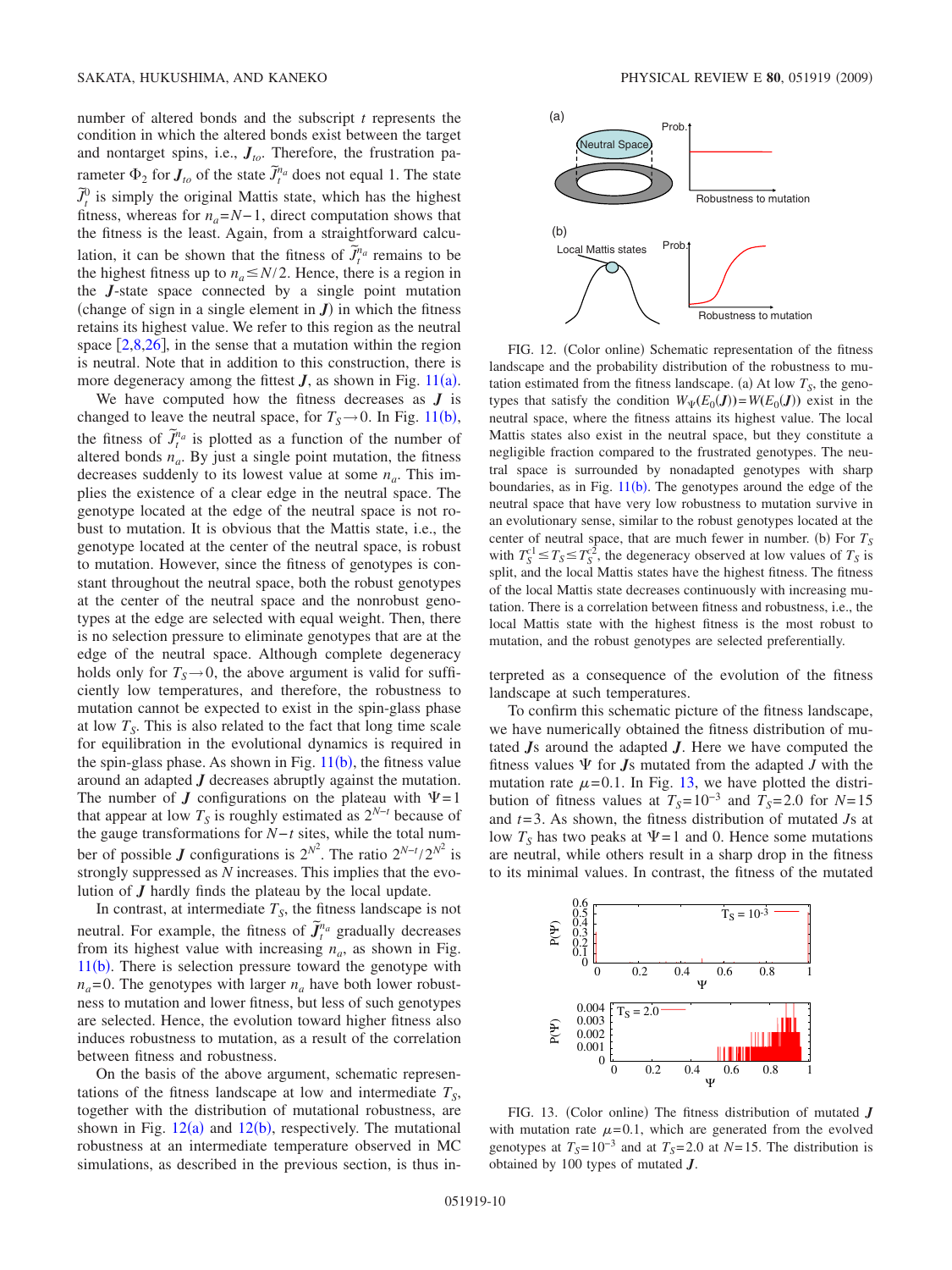<span id="page-10-1"></span>

FIG. 14. (Color online)  $T<sub>S</sub>$  and *t* dependence of the fitness  $\Psi(T_S, t)$  of the Mattis state at *N*=30.

*Js* at the intermediate  $T<sub>S</sub>$  is broadly distribute around 0.8. This result supports the schematic fitness landscape in Fig. [12.](#page-9-0)

At the intermediate  $T<sub>S</sub>$ , it has been shown that the LMS phase vanishes at sufficiently large  $t$  as seen in Fig.  $9(c)$  $9(c)$ . This could be understood by the  $T<sub>S</sub>$  and *t* dependence of the fitness of the Mattis state. The fitness of the Mattis state at *N*=30 is plotted in Fig.  $14$ , which is obtained from Eqs.  $(12)$  $(12)$  $(12)$  and  $(14)$ . The fitness of the Mattis state as well as the LMS one at the intermediate-temperature region decreases as *t* is increased. As shown in Fig.  $9(a)$  $9(a)$ , the fitness value decreases rapidly with  $T<sub>S</sub>$  as *t* increases. The drop with the increase of  $T<sub>S</sub>$  is more prominent for larger *t*, and thus the temperature interval to support the LMS gets narrower with the increase of *t*, and is expected to disappear for large *t*.

#### **V. CONCLUSIONS AND DISCUSSIONS**

<span id="page-10-0"></span>We have considered the evolution of a Hamiltonian system to generate a specific configuration for target spins that captures the basic features required to study the evolution. In this study, we adopted a Markov process, which is given by temperature  $T_J$  and fitness  $\Psi(J)$ , for evolutional dynamics. By performing numerical simulation, we found that a specific subset of *J* with low energy and high fitness is evolved at an intermediate  $T<sub>S</sub>$  and low  $T<sub>J</sub>$ . From the statisticalmechanical viewpoint, we focused on frustration and found that the interactions  $J$  that evolved at the intermediate  $T_S$  are less frustrated. We called these *J* the local Mattis states. In general, the less frustrated *J* states are robust to mutation. Hence, the robustness of evolving states to mutation is realized at intermediate temperatures  $T_S^{c1} \le T_S \le T_S^c$ . In other words, robustness to thermal noise introduces mutational robustness; this has also been recently discussed for gene regulation network models  $[12]$  $[12]$  $[12]$ . The relevance of thermal noise to robust evolution is thus demonstrated.

The mechanism by which the mutational robustness is achieved could be understood by a statistical-mechanical argument. The  $T<sub>S</sub>$  dependence of the fitness landscape was determined by explicitly calculating the fitness  $\Psi(\bm{J})$  for a typical case. It was found that the correlation between fitness and mutational robustness is generated at intermediate  $T<sub>S</sub>$ , while it disappears at sufficiently low  $T<sub>S</sub>$ . Hence, the mutationally robust interactions *J* are obtained as a result of the selection under a certain level of noise. The evolution of the mutational robustness at the intermediate  $T<sub>S</sub>$  is confirmed by applying statistical-mechanical theory.

We also found that for the interactions evolved at the intermediate  $T<sub>s</sub>$ , the relaxation to equilibrium progresses smoothly without being stuck at metastable states. For protein folding, such an energy landscape was proposed in terms of the consistency principle by Go  $\lceil 16 \rceil$  $\lceil 16 \rceil$  $\lceil 16 \rceil$  and as a funnel landscape by Onuchic *et al.* [[18](#page-11-11)]. The funnel energy landscape has no ruggedness around the folded state, in contrast to the spin-glass state. On the other hand, far from the folded state, the ruggedness in the landscape remains; this is different from the global attraction in the ferromagnetic or Mattis state. We note that the landscape in a local Mattis state that is generated as a result of evolution at  $T_S^{c1} \le T_S \le T_S^c$  is such a funnel landscape, as there is no frustration around the target spins, whereas frustration around nontarget spins can result in ruggedness in the landscape far from the target configuration. Indeed, such a smooth and quick relaxation process is observed only for  $T_S^{c1} \le T_S \le T_S^2$ , whereas the relaxation is often stuck at metastable states for a system evolved below  $T_S^{c1}$ . On the basis of this correspondence between the funnel landscape and the local Mattis state, we expect that the funnel landscape is characterized by a state with  $\Phi_1 = \Phi_2 = 1$ .

Biological systems have evolved and functioned at a range of temperatures. Recall that for a Hamiltonian evolved with  $T_s < T_s^{c1}$ , a large number of time steps is required to reach a spin configuration having the highest fitness, and the number of steps seems to increase with the number of total spins. High fitness is not achieved for a low-temperature region within a biologically acceptable time span, i.e., within a single generation. Accordingly, adaptive evolution is possible only when sufficient thermal noise is present; this corresponds to  $T_S > T_S^{c1}$ .

We have found that the funnel-like landscape evolves in such biologically relevant temperature regions. In fact, such a landscape is commonly observed not only in protein folding but also in gene expression dynamics  $[12,19]$  $[12,19]$  $[12,19]$  $[12,19]$  and in the morphogenesis of multicellular organisms  $[20]$  $[20]$  $[20]$ . Our result implies that a landscape that allows smooth relaxation dynamics toward the target phenotype, such as the abovementioned landscape, is realized as a consequence of dynamics that are robust to thermal noise as well as to mutation. We expect that this type of landscape that results from robustness can be found in general in biological evolution. It will not be restricted to Hamiltonian dynamics for protein folding; rather, it will be generally applicable in developmental dynamics. Indeed, recent studies on the evolution of the gene regulation network also demonstrate that the funnel-type dynamics evolve at the intermediate range of noise amplitude values  $[12,13]$  $[12,13]$  $[12,13]$  $[12,13]$ . Our results may explain the ubiquity of such funnel-like dynamics in evolved biological systems.

Although the frustration measure in the present paper is not directly applied to the gene regulation network, the transition to the robust developmental landscape is common. It will be interesting to study the similarities and differences in the transitions in the spin Hamiltonian model presented here and the dissipative gene expression dynamical model.

It is also interesting that there is an optimal number of target spins for achieving the local Mattis state with a funnel energy landscape over a wide range of temperatures. The number of nontarget spins *N*−*t* controls the redundancy of the system. If *t* is too small, the target configurations will be